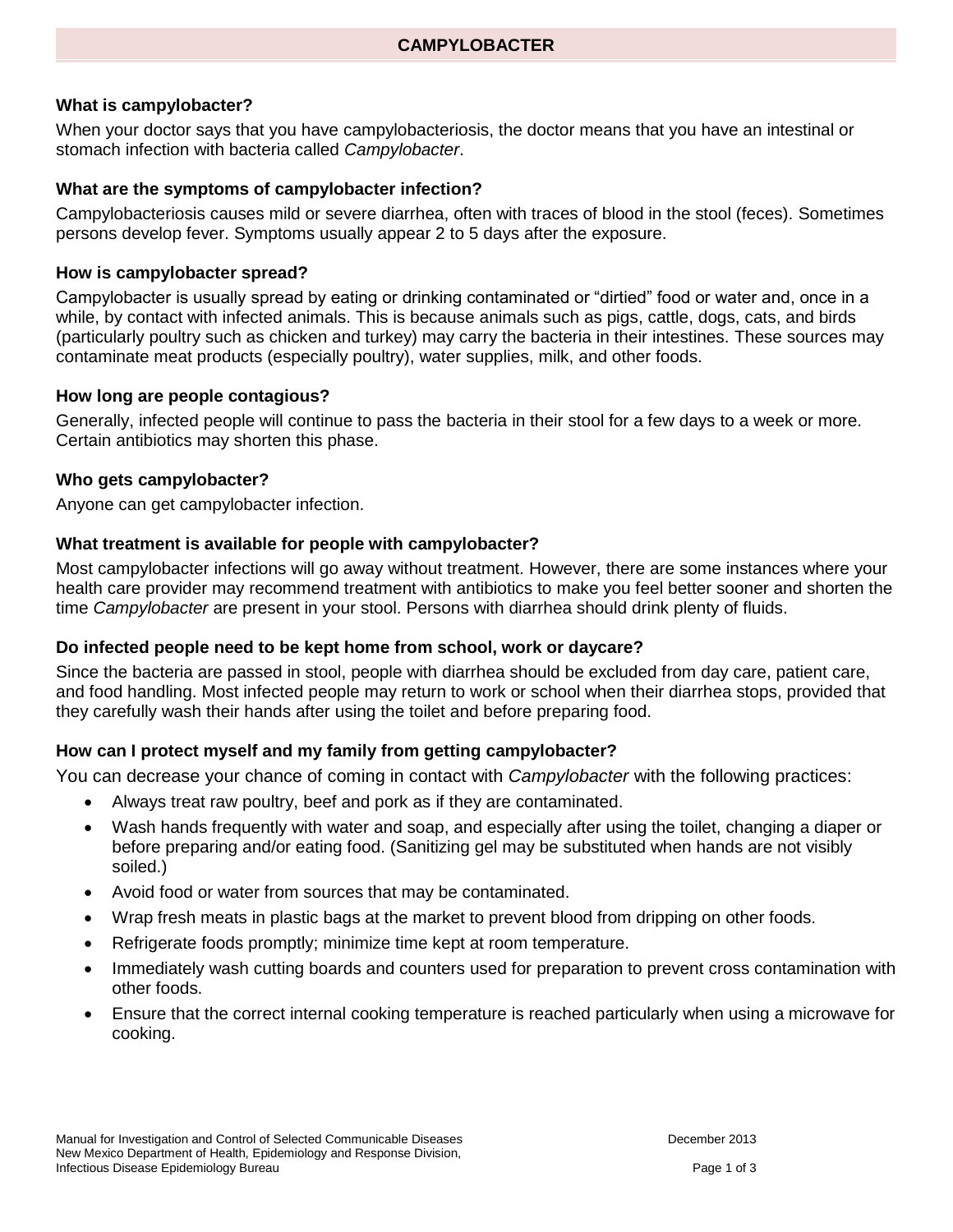# **¿Qué es el campylobacter?**

Si su doctor le dice que tiene "campilobacteriosis", lo que quiere decir es que usted tiene una infección en su estómago o intestinos causada por bacterias del tipo *Campylobacter*.

# **¿Cuáles son los síntomas de una infección por campylobacter?**

La campilobacteriosis causa diarrea leve o grave, a menudo con presencia de sangre en las heces. A veces se puede desarrollar fiebre. Los síntomas normalmente aparecen entre 2 y 5 días después de haber estado expuesto.

### **¿Cómo se transmite el campylobacter?**

Se suele transmitir al tomar agua o comer alimentos contaminados y, a veces, puede transmitirse por contacto con animales infectados. Esto ocurre porque los animales como los puercos, las vacas, los perros, los gatos y las aves (en particular pollos y pavos) pueden tener la bacteria en sus intestinos y contaminar la carne que comemos (sobre todo el pollo), el agua, la leche y otros alimentos.

### **¿Por cuánto tiempo puede alguien con campilobacteriosis contagiar a otros?**

Generalmente, el germen se encontrará presente en las heces de las personas infectadas por unos días, o hasta una semana o más. Algunos antibióticos pueden reducir el tiempo que dura esta fase.

### **¿Quién puede contraer campilobacteriosis?**

Cualquier persona puede contraer una infección por campylobacter.

# **¿Cómo se trata la campilobacteriosis?**

La mayoría de las infecciones por campylobacter desaparecen sin usar ningún tratamiento. Sin embargo, hay algunos casos en los que su médico le puede recomendar tratamiento con antibióticos para hacerle sentir mejor y reducir el tiempo durante el cual el campylobacter está presente en sus heces. Las personas que tienen diarrea deben tomar muchos líquidos.

# **¿Es necesario quedarse en casa y no ir a la escuela, a la guardería o al trabajo?**

La bacteria está presente en las heces, por eso las personas con diarrea no deben ir a la guardería y si trabajan con pacientes o manipulando alimentos, deben quedarse en casa. La mayor parte de las personas infectadas pueden regresar a la escuela o al trabajo cuando ya no tengan diarrea, pero se tienen que lavar las manos con cuidado después de ir al baño y antes de preparar cualquier comida.

# **¿Cómo puedo protegerme yo y también proteger a mi familia contra la campilobacteriosis?**

Para reducir sus posibilidades de entrar en contacto con el campylobacter, haga lo siguiente:

- Siempre trate la carne de pollo, res y puerco con precaución, como si estuviera contaminada
- Lávese las manos con frecuencia con agua y jabón, sobre todo después de usar el baño, cambiar pañales y antes de preparar o comer alimentos. (En lugar de lavárselas puede usar un gel desinfectante para manos cuando no se vean sucias).
- Evite agua o comida que puedan provenir de fuentes contaminadas.
- Ponga la carne cruda dentro de bolsas de plástico cuando la compre en el mercado para que la sangre de ésta no se mezcle con otros alimentos.
- Ponga los alimentos en el refrigerador rápido, deben estar a temperatura ambiente el mínimo tiempo posible.
- Lave inmediatamente los tableros para cortar y mostradores que usó para preparar estos alimentos, de esta forma evita que otros alimentos se puedan contaminar también.
- Asegúrese de que la carne se cocina con la temperatura interna correcta, sobre todo si usa un horno microondas para cocinarla.